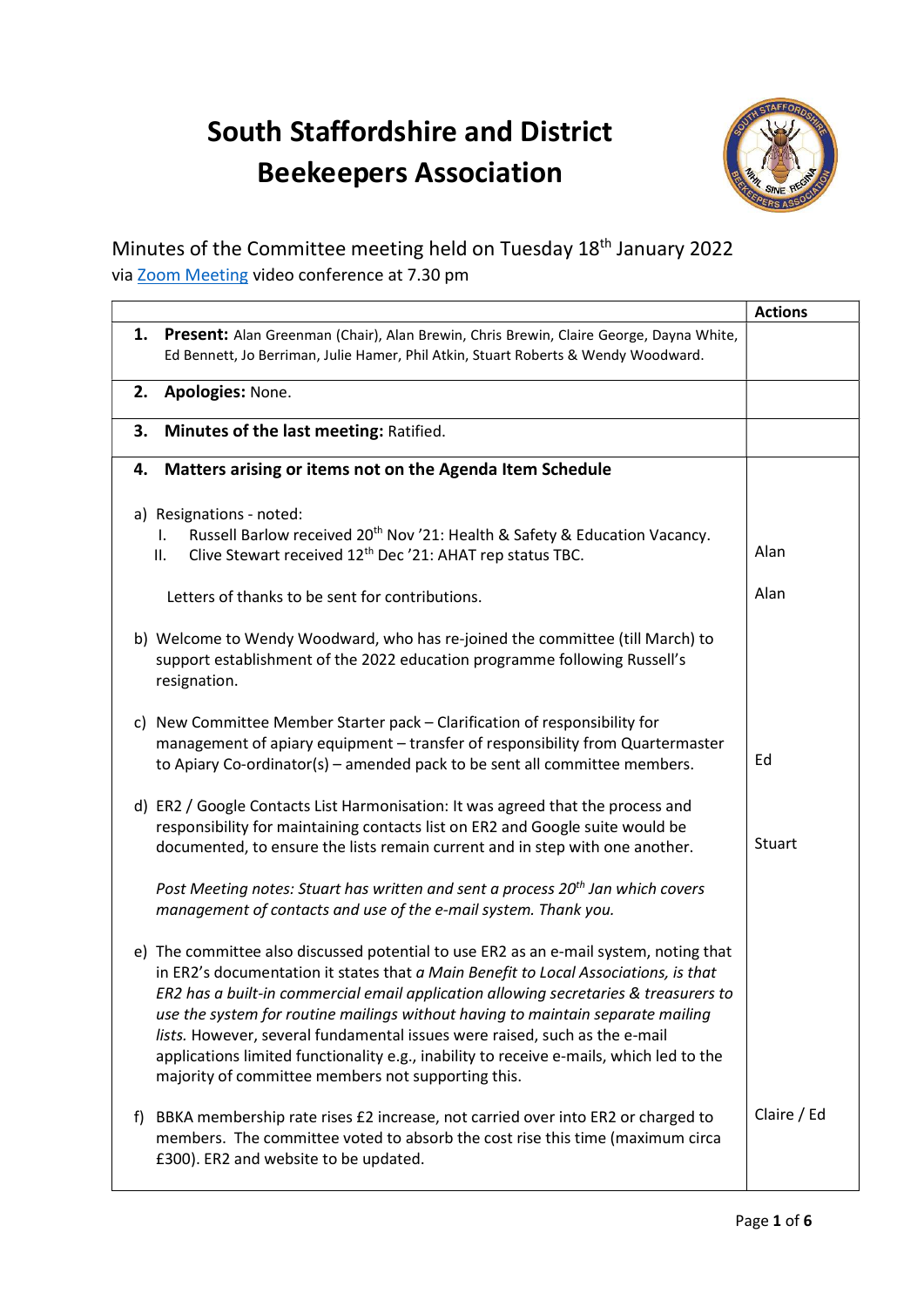## 5. Review of Previous Committee Meeting Actions 5.1: Outstanding actions were reviewed; 20 remain open. Count of Actions Months Open Committee Area 2 3 4 6 7 Grand Total Apiary 3 3 6 Apiary NT 4 4 Communications 2 2 H&S 1 1 2 Membership 1 1 2 Quartermaster 1 1 Stakeholders - President 1 1 2 Treasurer 1 1 Grand Total  $|8|7|3|1|1|$  20 5.2: Actions raised in November '21: 29 were raised – 21 closed; Well done Committee! 6. Treasurer's Update 6.1: Beekeeper's equipment Insurance product no longer available Current insurer Aston Lark will no longer be offering Bee keeping equipment insurance for hobbyists, due to insufficient market interest, an alternative insurance supplier (Hiscox) is suggested for interested beekeepers. Members to be informed in the next newsletter. Club to seek insurer for its needs. 6.2: A Treasurer's report was received for 2021 Q4 and accepted – Thank you Julie. 6.3: Julie may not be able to undertake the Treasurer role next year and will canvass previous treasurers to see if they would be willing to take up the role. Julie / Alan Julie 7. Apiaries Co-ordinator's update 7.1: Colonies & Nuc transported back to Shugborough 9 hive and 7 nucs in total. 7.2: Shugborough colonies inspected for sufficient stores and have been supplemented with fondant where required. Varrora drops on bottom board appear low. New apiary location noted as being a little damp. 7.3: Thanks to Jo & Stuart for supporting the treatment of all colonies with Api-Bioxal on 7th Jan - videos to be uploaded to website. 7.4: Jo & Howard have prepared the Nuc Stand area – Thank you. 7.5: Full itinerary of Brood boxes and Supers compiled and request for new equipment made. Ed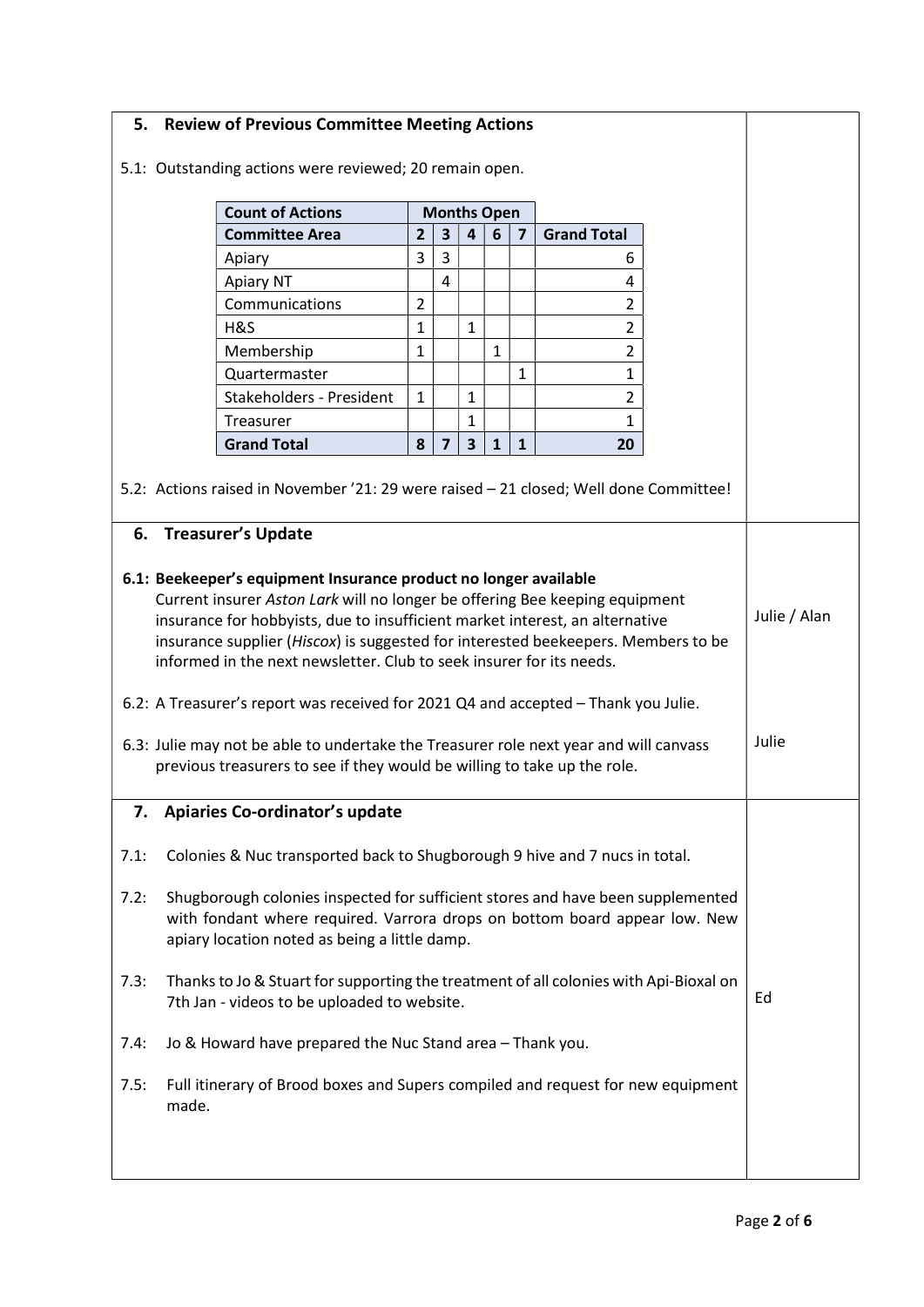| 7.6:<br>Dates agreed for apiary activities which members are welcome to attend:                                                                                                                                                                                                                                                                                                                                                                                                                                                                                                                                                                                                                                                                                                                                                                                                                                                                                                                                                                                                                                                                                           |      |
|---------------------------------------------------------------------------------------------------------------------------------------------------------------------------------------------------------------------------------------------------------------------------------------------------------------------------------------------------------------------------------------------------------------------------------------------------------------------------------------------------------------------------------------------------------------------------------------------------------------------------------------------------------------------------------------------------------------------------------------------------------------------------------------------------------------------------------------------------------------------------------------------------------------------------------------------------------------------------------------------------------------------------------------------------------------------------------------------------------------------------------------------------------------------------|------|
| 19 <sup>th</sup> Feb: Maintenance Day at Shugborough                                                                                                                                                                                                                                                                                                                                                                                                                                                                                                                                                                                                                                                                                                                                                                                                                                                                                                                                                                                                                                                                                                                      |      |
| 19 <sup>th</sup> March: Frame making for both sites hosted at Hilton Green                                                                                                                                                                                                                                                                                                                                                                                                                                                                                                                                                                                                                                                                                                                                                                                                                                                                                                                                                                                                                                                                                                |      |
| 23rd April: new Marquee erection                                                                                                                                                                                                                                                                                                                                                                                                                                                                                                                                                                                                                                                                                                                                                                                                                                                                                                                                                                                                                                                                                                                                          |      |
| Hilton Green; 4 colonies in good condition Varrora treatment also undertaken on<br>7.7:<br>7th Jan. 2 Nucs to be brought back to Hilton Green.                                                                                                                                                                                                                                                                                                                                                                                                                                                                                                                                                                                                                                                                                                                                                                                                                                                                                                                                                                                                                            |      |
| An equipment / consumables inventory will be undertaken and requests made as<br>7.8:<br>required.                                                                                                                                                                                                                                                                                                                                                                                                                                                                                                                                                                                                                                                                                                                                                                                                                                                                                                                                                                                                                                                                         | Phil |
| 8. Stakeholders Update                                                                                                                                                                                                                                                                                                                                                                                                                                                                                                                                                                                                                                                                                                                                                                                                                                                                                                                                                                                                                                                                                                                                                    |      |
| 8.1: Feedback from National Trust (NT) Meeting (16 <sup>th</sup> Jan):                                                                                                                                                                                                                                                                                                                                                                                                                                                                                                                                                                                                                                                                                                                                                                                                                                                                                                                                                                                                                                                                                                    |      |
| a. NT Training Room booked for Beginner's induction on May 7 <sup>th</sup> .<br>b. Marque placement to be agreed with NT on site. Two side by side may be ok.<br>c. Agreed green tent to be removed.<br>d. Car Park demarcation rope to be moved to allow space for 20 cars.<br>e. Electric sockets in car port to be provided asap.<br>f. Locking of store – no fixing into bricks but alternative method to be investigated.<br>g. Waste in areas adjacent to paddock apiary - NT to provide skip in Feb.<br>h. A temporary sign to sign-post the apiary location can be erected (when<br>beekeepers in residence) at the Kennels access road adjacent to the bridge.<br>i. NT have offered to talk at our AGM.<br>j. The old mower in the back garden can be used / taken if wanted.<br>k. NT have offered the opportunity for SS&DBKA to talk to NT visitors in the walled<br>garden 1 Sunday per month (May - Sep), which could lead to a Honey show at<br>NT in Oct. Further discussions required prior to confirming arrangements.<br>Feedback from 2022 ADM (Annual Delegate Meeting)<br>8.2:<br>Stuart attended in person and is preparing a report - Thank you. |      |
| <b>Post Meeting Note:</b><br>Report (19 pages) issued to members [received Mon, 24 Jan, 16:27]                                                                                                                                                                                                                                                                                                                                                                                                                                                                                                                                                                                                                                                                                                                                                                                                                                                                                                                                                                                                                                                                            |      |
| Congratulations to Stuart for being voted onto the Exam Board for a second 3-year<br>term. Due to a proposition changing the rules which passed at the ADM (2022/8)<br>Stuart will no longer be able to be our ADM Delegate - We cannot thank Stuart<br>enough for being our delegate for the last 8 years.                                                                                                                                                                                                                                                                                                                                                                                                                                                                                                                                                                                                                                                                                                                                                                                                                                                               |      |
|                                                                                                                                                                                                                                                                                                                                                                                                                                                                                                                                                                                                                                                                                                                                                                                                                                                                                                                                                                                                                                                                                                                                                                           |      |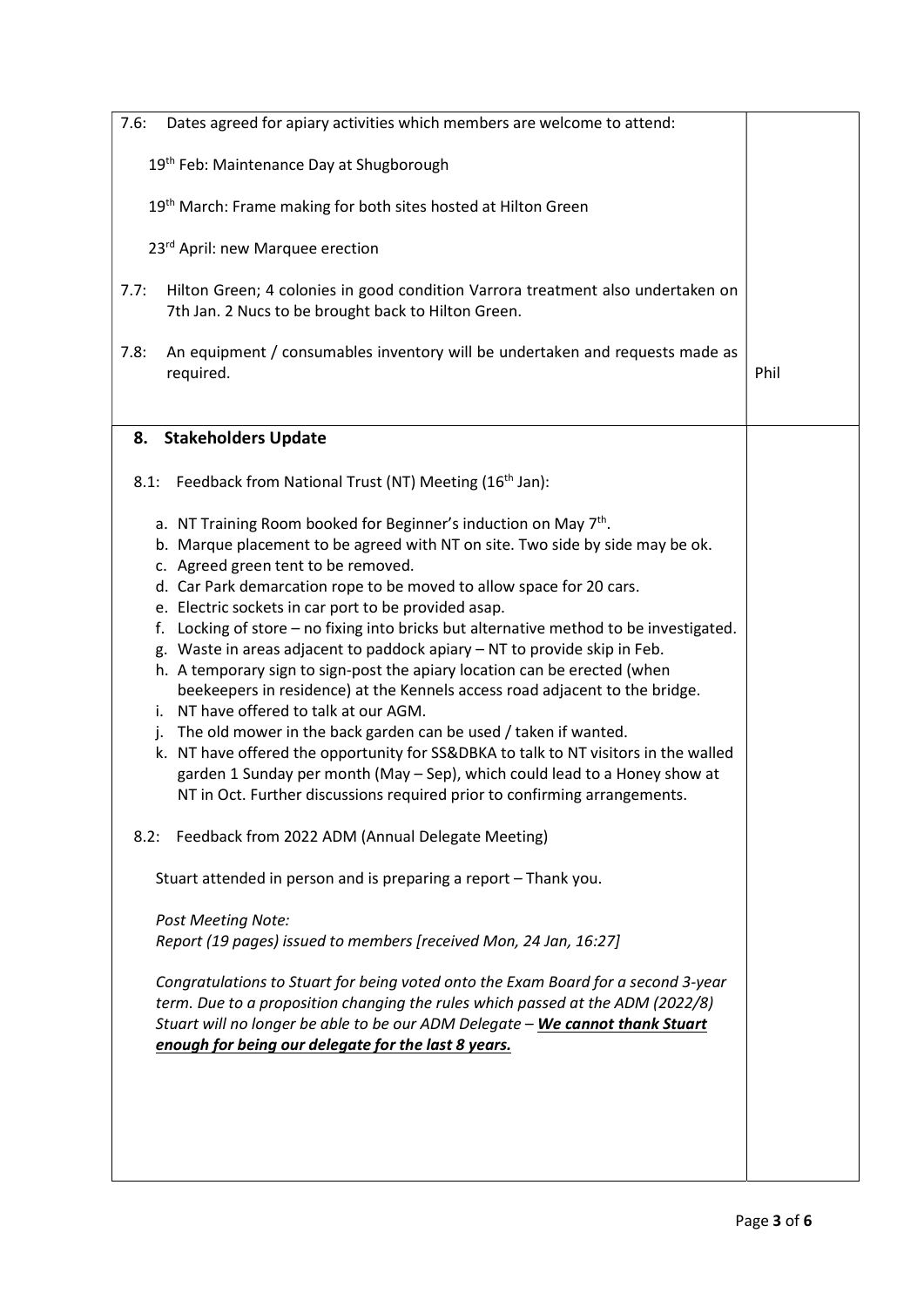|      | 9. Education Secretaries update - from Wendy                                                                                                                                                                                                                                                   |                        |
|------|------------------------------------------------------------------------------------------------------------------------------------------------------------------------------------------------------------------------------------------------------------------------------------------------|------------------------|
|      | 9.1: Beginner's course<br>• Two 6-week courses are planned for 2022 (May/July).<br>• May is full - July has 12 places available.                                                                                                                                                               |                        |
|      | 9.2: Honey Bee Experience Days<br>• Two are to be arranged (in May and September).<br>• Currently 6 people are on the waiting list.<br>• If demand exceeds capacity more may be arranged.                                                                                                      |                        |
|      | 9.3: Basic assessment in Beekeeping and Honeybee Health Certificate<br>• Course to be promoted in January and February.                                                                                                                                                                        |                        |
|      | 9.4: Study Groups and Modules<br>• Currently running Module 1 - Honey Bee Management.<br>• Others to be arranged based on demand from members.                                                                                                                                                 |                        |
|      | 9.5: Website Education pages updated - further update re course availability<br>required.                                                                                                                                                                                                      | Wendy / Ed             |
|      | 9.6: Thursday night education offer<br>• Topics currently being scoped.<br>• Plans to be shared at AGM and members to be asked to lead discussions<br>throughout the season.                                                                                                                   |                        |
|      | 9.7: Still to be arranged:<br>• Honey extraction day - Peter Bell to be asked if available.<br>• Healthy bee day - discuss next meeting.<br>Bee Safaris - discuss next meeting.                                                                                                                | Wendy                  |
| 9.8: | The committee thanked Wendy for volunteering at short notice and<br>confirming our education programme for 2022.                                                                                                                                                                               |                        |
|      | 10. Event Co-ordinator's update                                                                                                                                                                                                                                                                |                        |
|      | 10.1: Honey Bees and Hornets (27th Nov) feedback:<br>There was fantastic attendance and feedback from members was the event<br>was really appreciated and great fun. The organising team were thanked Phil,<br>Dayna and particularly Claire for catering for hall full packed full of people. |                        |
|      | 10.2: Autumn Convention and Honey Show: Stuart has secured a judge - date<br>TBC to allow venue booking. Location for Honey Show TBC next meeting,<br>either the Northfield Centre or Shugborough. Wendy to check availability of<br>the former location.                                      | <b>Stuart</b><br>Wendy |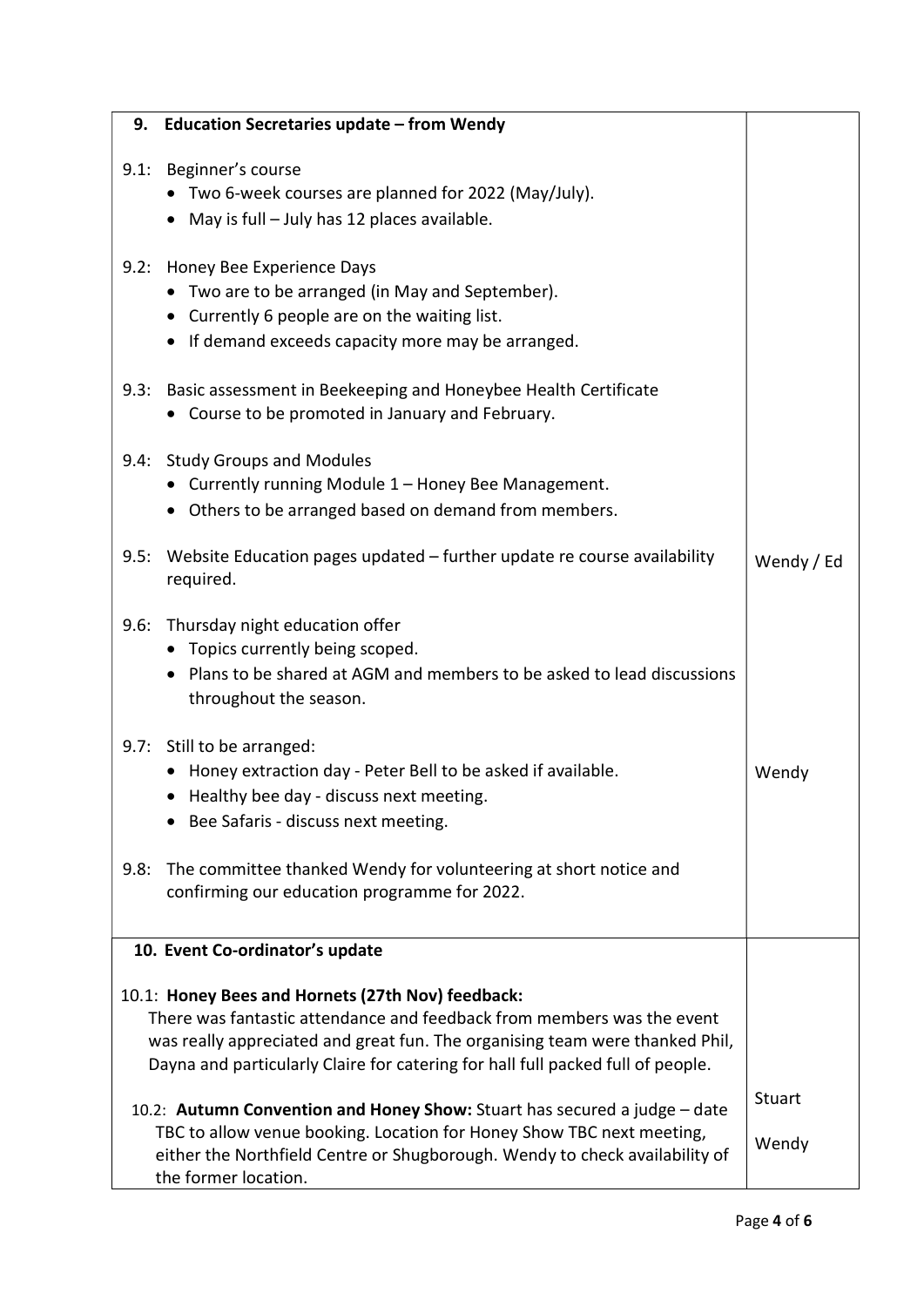| 11. Health & Safety update                                                                                                                                                                           |           |
|------------------------------------------------------------------------------------------------------------------------------------------------------------------------------------------------------|-----------|
| 11.1: Safeguarding Officer: Jessica Bennett has kindly offered to take on the role<br>as she has relevant experience in this area from being a teacher and<br>childminder.                           |           |
| 11.2: Jess will confirm if she requires any further training $-$ nominal funds for this<br>previously agreed.                                                                                        | Jess      |
| 11.3: The club will search for a new Health and Safety Lead.                                                                                                                                         |           |
| 12. SS&DBKA AGM                                                                                                                                                                                      |           |
| 12.1: Date, venue and Key Note Speakers (NT) confirmed – members to be<br>advised mid Feb.                                                                                                           | Alan      |
| 12.2: Tea, Coffee and cakes to be arranged.                                                                                                                                                          | Wendy     |
| 12.3: Vacancies to be filled for 8 Roles will include: President, Chairman,<br>Treasurer, Health & Safety Lead, Events Co-ordinator and Education Co-<br>ordinator, ADM Delegate, Membership, AHAT?. |           |
| 12.4: Available certificates awarded during 2021 (Basic Assessment & Honey Bee<br>Health) to be handed out.                                                                                          | Wendy     |
| 12.5: Zoom meeting to be arranged ( $31st$ Jan) to confirm Agenda – attendees:<br>Stuart, Alan, Claire, Julie and Ed. Post meeting note: Profuse apologies from<br>Ed for missing the meeting.       | Ed        |
| 13. Communications update (including Website & Newsletter)                                                                                                                                           |           |
| 13.1: Newsletter: Latest January Issued $-$ unavoidably delayed $-$ feedback<br>received that content was brilliant as always and this time the queen was<br>really hard to find.                    |           |
| 13.2: Website: Education pages updated. In spring the homepage is to be<br>renovated and the entire websites look refreshed using images from the<br>new paddock apiary.                             | Alan / Ed |
| 13.3: Accounts are being set up to allow committee members to post directly.                                                                                                                         |           |
| 13.4: Paul Twibil is to be thanked for work on the website – confirm role transfer.                                                                                                                  |           |
| 13.5: The website logo is to be updated.                                                                                                                                                             | Ed        |
|                                                                                                                                                                                                      |           |